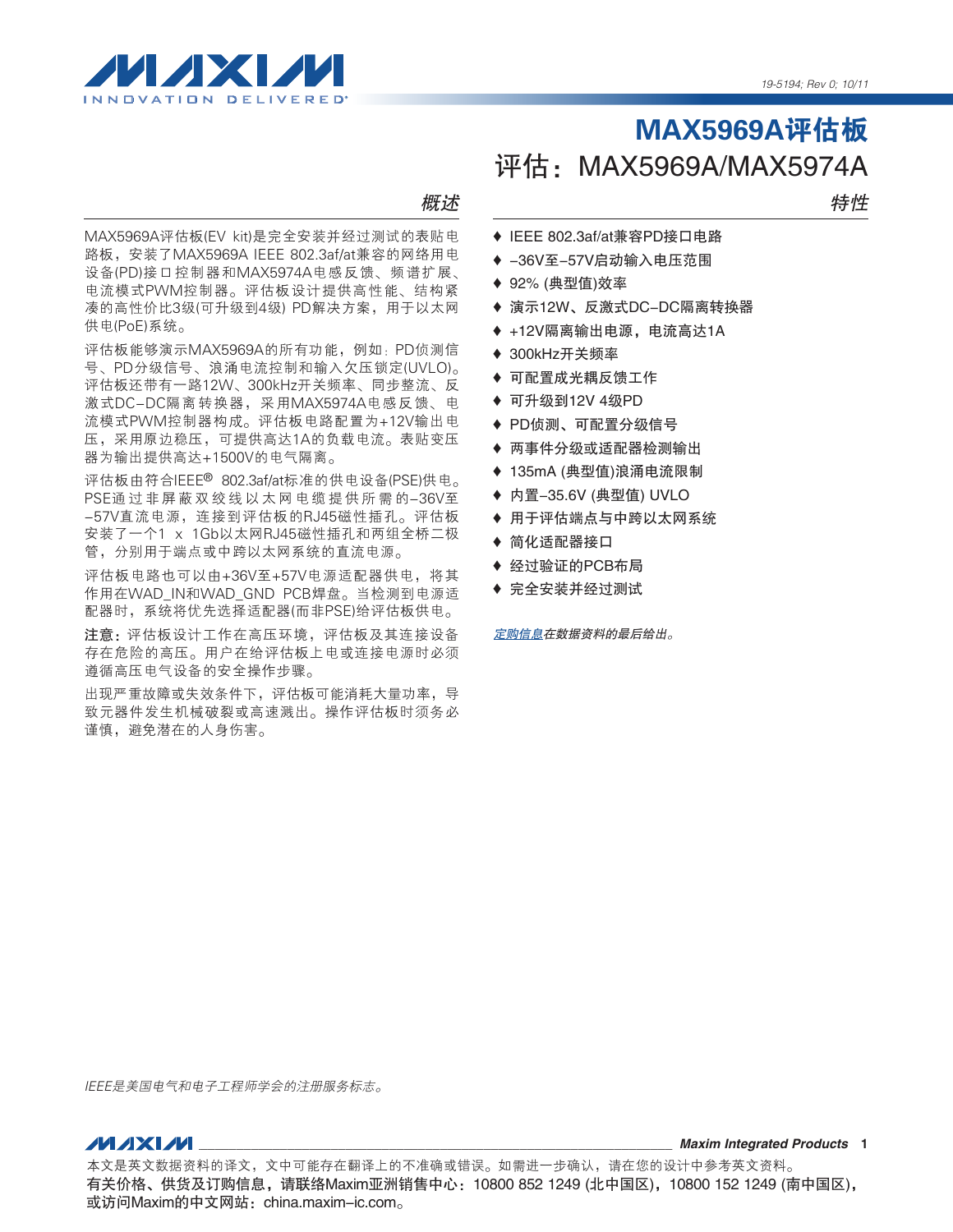元件列表

| <b>DESIGNATION</b><br><b>QTY</b> |   | <b>DESCRIPTION</b>                                                                 |  |
|----------------------------------|---|------------------------------------------------------------------------------------|--|
| C1, C21                          | 0 | Not installed, ceramic capacitors<br>(0805)                                        |  |
| C <sub>2</sub> , C <sub>18</sub> | 2 | 0.1µF ±10%, 100V X7R ceramic<br>capacitors (0805)<br>TDK C2012X7R2A104K            |  |
| C <sub>3</sub>                   | 1 | 0.022µF ±10%, 25V X7R<br>ceramic capacitor (0603)<br>Murata GRM188R71E223K         |  |
| C4                               | 1 | 10µF ±10%, 25V X7R ceramic<br>capacitor (1206)<br>Taiyo Yuden TMK316B7106K         |  |
| C <sub>5</sub>                   | 1 | 10pF ±5%, 50V C0G ceramic<br>capacitor (0603)<br>Murata GRM1885C1H100J             |  |
| C6, C13, C30                     | 3 | 1µF ±10%, 100V X7R ceramic<br>capacitors (1206)<br><b>TDK C3216X7R2A105K</b>       |  |
| C7                               | 1 | 22µF ±20%, 63V electrolytic<br>capacitor (6.6mm x 6.6mm)<br>Panasonic EEEFK1J220XP |  |
| C8                               | 1 | 1000pF ±10%, 1500V X7R<br>ceramic capacitor (1808)<br>AVX 1808SC102KAT1A           |  |
| C9                               | 1 | 330pF ±5%, 50V C0G ceramic<br>capacitor (0603)<br>Murata GRM1885C1H331J            |  |
| C10                              | 1 | 47µF ±10%, 16V X5R ceramic<br>capacitor (1210)<br>Murata GRM32ER61C476K            |  |
| C <sub>11</sub>                  | 1 | 10µF ±10%, 16V X5R ceramic<br>capacitor (1206)<br>Murata GRM31CR61C106KC31K        |  |
| C12, C17                         | 2 | $0.1\mu$ F ±10%, 50V X7R ceramic<br>capacitors (0603)<br>Murata GRM188R71H104K     |  |
| C <sub>14</sub>                  | 1 | $0.01 \mu$ F ±10%, 25V X7R ceramic<br>capacitor (0603)<br>Murata GRM188R71E103K    |  |
| C <sub>15</sub>                  | 1 | 0.047µF, 16V X7R ceramic<br>capacitor (0402)<br>Murata GRM155R71E473K              |  |
| C <sub>16</sub>                  | 1 | 100pF, 50V X7R ceramic<br>capacitor (0402)<br>Murata GRM1555C1H101J                |  |

| <b>DESIGNATION</b> | <b>QTY</b>   | <b>DESCRIPTION</b>                                                                      |  |
|--------------------|--------------|-----------------------------------------------------------------------------------------|--|
| C <sub>19</sub>    | 1            | 1000pF, 50V X7R ceramic<br>capacitor (0402)<br>Murata GRM155R71H102K                    |  |
| C20, C22           | $\mathbf{2}$ | 2200pF, 100V X5R ceramic<br>capacitors (0603)<br>Murata GRM188R72A222K                  |  |
| C <sub>23</sub>    | 1            | 2200pF ±20%, 250V AC X7R<br>ceramic capacitor (2220)<br>Murata GA355QR7GF222KW0IL       |  |
| C24–C29            | 0            | Not installed, ceramic capacitors<br>(0603)                                             |  |
| C <sub>31</sub>    | 0            | Not installed, ceramic capacitor<br>(1210)                                              |  |
| D1, D2             | 2            | 100V, 0.8A bridge rectifiers<br>(minDIP)<br>Diodes Inc. HD01-T                          |  |
| D3                 | 1            | 58V transient-voltage suppressor<br>(SMB)<br>Diodes Inc. SMBJ58A-13-F<br>(Top Mark: NG) |  |
| D4                 | 1            | 100V, 2A Schottky diode (SMB)<br>Diodes Inc. ES2B-13-F                                  |  |
| D5                 | 0            | Not installed, zener diode<br>(SOT23)                                                   |  |
| D6                 | 1            | 58V transient-voltage suppressor<br>(SMA)<br>Diodes Inc. SMAJ58A-13-F                   |  |
| D7                 | 1            | 100V, 1A rectifier (SMA)<br>Diodes Inc. S1B-13-F                                        |  |
| D <sub>8</sub>     | 1            | 60V, 500mA Schottky diode<br>(SOD123)<br>STMicroelectronics STPS0560                    |  |
| D9                 | 0            | Not installed, Schottky diode<br>(SOD123)                                               |  |
| D <sub>10</sub>    | 1            | 100mA, 80V switching diode<br>(SOD323)<br>Diodes Inc. 1N4148WS                          |  |
| J1                 | 1            | Modular, side-entry, 8-position<br>jack assembly                                        |  |
| L1                 | 1            | 80V, 2A common-mode choke<br>TDK ZJYS81R5-2P24 or<br>Sumida CPFC74NP-4251-T11           |  |
| L2                 | 1            | 3.3µH, 2.6A inductor<br>Cooper Bussmann SD53-3R3-R                                      |  |

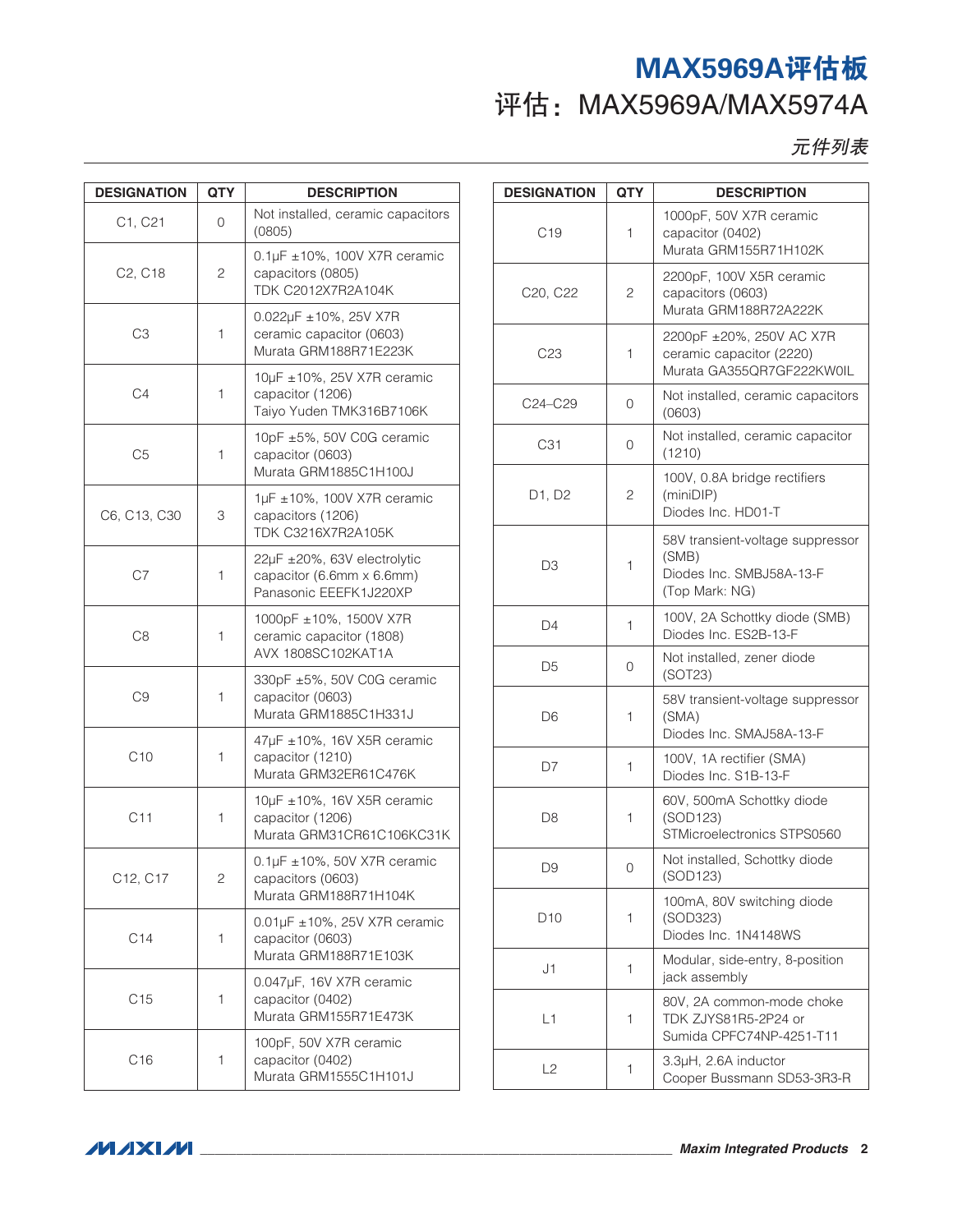元件列表(续)

| <b>DESIGNATION</b>                               | <b>QTY</b>   | <b>DESCRIPTION</b>                                                                     |  |
|--------------------------------------------------|--------------|----------------------------------------------------------------------------------------|--|
| L <sub>3</sub>                                   | 1            | 50V. 2A common-mode choke<br>TDK ZJYS51R5-2P-01 or<br>Sumida CPFC74NP-PS02H2A20        |  |
| N1                                               | 1            | 150V, 4.1A n-channel transistor<br>(8 S <sub>O</sub> )<br>Fairchild FDS86242           |  |
| N <sub>2</sub>                                   | $\mathbf{1}$ | 60V, 2.7A n-channel MOSFET<br>$(3$ SOT23)<br>International Rectifier<br>IRLML0060TRPbF |  |
| N3                                               | 0            | Not installed, MOSFET<br>(3 SOT23)                                                     |  |
| Q2                                               | 1            | 30V, 100mA pnp transistor<br>(SOT23)<br>Central Semi CMPT3906<br>(Top Mark: 3L)        |  |
| R1                                               | 1            | 24.9k $\Omega$ ±1% resistor (0603)                                                     |  |
| R <sub>2</sub>                                   | 1            | 68 $\Omega$ ±5% resistor (0603)                                                        |  |
| R <sub>3</sub>                                   | $\mathbf{1}$ | 330 $\Omega$ ±1% resistor (0603)                                                       |  |
| R4                                               | $\mathbf{1}$ | 43.2Ω ±1% resistor (0805)                                                              |  |
| R <sub>5</sub>                                   | $\mathbf{1}$ | 59k $\Omega$ ±1% resistor (0603)                                                       |  |
| R6                                               | 1            | 16.9k $\Omega$ ±1% resistor (0603)                                                     |  |
| R7                                               | $\mathbf{1}$ | $34k\Omega \pm 1\%$ resistor (0603)                                                    |  |
| R <sub>8</sub>                                   | 1            | 53.6k $\Omega$ ±1% resistor (0603)                                                     |  |
| R9, R27                                          | 2            | 100k $\Omega$ ±1% resistors (0603)                                                     |  |
| R <sub>10</sub>                                  | $\mathbf{1}$ | $2k\Omega \pm 1\%$ resistor (0603)                                                     |  |
| <b>R11</b>                                       | $\mathbf{1}$ | 30.1k $\Omega$ 1% resistor (0603)                                                      |  |
| R12, R16                                         | 2            | 10k $\Omega$ ±1% resistors (0603)                                                      |  |
| R13, R14                                         | 2            | $10\Omega \pm 5\%$ resistors (0805)                                                    |  |
| R <sub>15</sub>                                  | $\mathbf{1}$ | 29.4k $\Omega$ ±1% resistor (0603)                                                     |  |
| R17, R38, R41,<br>R43, R44, R45,<br>R47-R54, R56 | 0            | Not installed, resistors (0603)                                                        |  |
| R <sub>18</sub>                                  | 1            | $4.02\mathrm{k}\Omega \pm 1\%$ resistor (0603)                                         |  |

| <b>DESIGNATION</b>              | <b>QTY</b>     | <b>DESCRIPTION</b>                                                                                          |  |
|---------------------------------|----------------|-------------------------------------------------------------------------------------------------------------|--|
| R <sub>19</sub>                 | 1              | $10\Omega \pm 5\%$ resistor (0603)                                                                          |  |
| R20, R22, R23,<br>R24, R40, R55 | 0              | Not installed, resistors (0805)                                                                             |  |
| R21, R25                        | $\overline{c}$ | $0.43\Omega \pm 1\%$ , 1/4W resistors<br>(1206)                                                             |  |
| R <sub>26</sub>                 | 1              | 499Ω ±5% resistor (0603)                                                                                    |  |
| R <sub>28</sub>                 | 1              | 49.9k $\Omega$ ±1% resistor (0603)                                                                          |  |
| R <sub>29</sub>                 | 1              | 1M $\Omega$ ±5% resistor (0603)                                                                             |  |
| R30-R33                         | 4              | $75\Omega \pm 5\%$ resistors (0805)                                                                         |  |
| R35                             | 1              | 1.5M $\Omega$ ±1% resistor (0603)                                                                           |  |
| R46                             | 1              | $0\Omega \pm 5\%$ resistor (0603)                                                                           |  |
| RJ45                            | 1              | RJ45 MagJack® 1G Ethernet,<br>802.3af/at standard<br>Bel Fuse Inc. 0826-1X1T-GH-F                           |  |
| T1                              | 1              | 4.0:8.0:3.2:1 flyback transformer<br>(8 EP10)<br>Pulse Engineering PA3342NL or<br>Sumida CEP1311-04367-T204 |  |
| TP1, VDD                        | 2              | Small red test points                                                                                       |  |
| TP2, VSS                        | $\overline{c}$ | Small black test points                                                                                     |  |
| U1                              | 1              | IEEE 802.3af/at-compliant PD<br>interface (10 TDFN-EP)<br>Maxim MAX5969AETB+                                |  |
| U <sub>2</sub>                  | 1              | Current-mode PWM controller<br>(16 TQFN-EP)<br>Maxim MAX5974AETE+                                           |  |
| U3                              | 0              | Not installed, phototransistor<br>$(4$ DIP)                                                                 |  |
| $U_4$                           | 0              | Not installed, shunt regulator<br>(5 SOT23)                                                                 |  |
|                                 | 1              | PCB: MAX5969A EVALUATION<br>KIT                                                                             |  |

MagJack是Bel Fuse Inc.的注册商标。

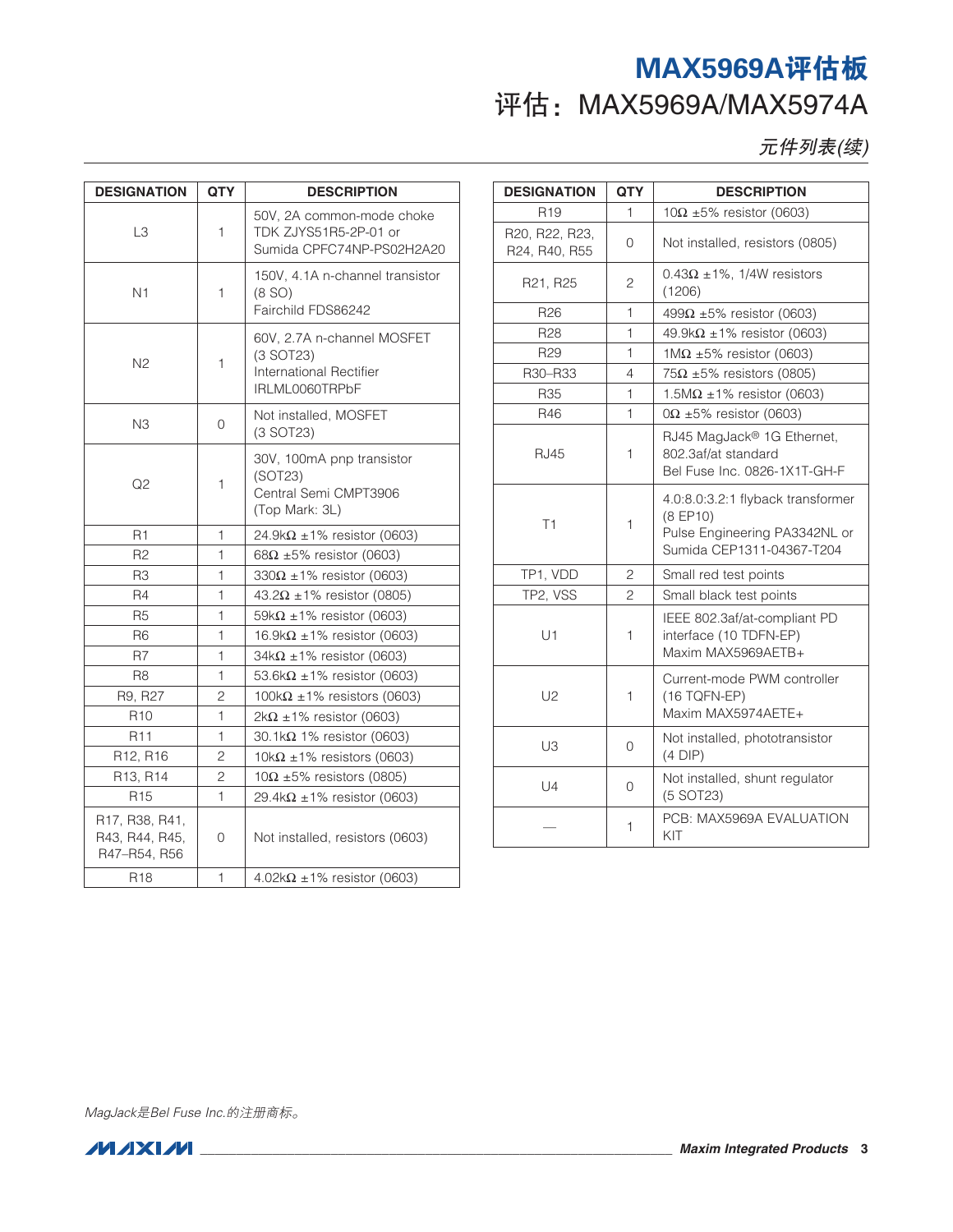元件供应商

| <b>SUPPLIER</b>                        | <b>PHONE</b> | <b>WEBSITE</b>              |
|----------------------------------------|--------------|-----------------------------|
| <b>AVX Corporation</b>                 | 843-946-0238 | www.avxcorp.com             |
| Bel Fuse Inc.                          | 201-432-0463 | www.belfuse.com             |
| Central Semiconductor Corp.            | 631-435-1110 | www.centralsemi.com         |
| Cooper Bussmann                        | 916-941-1117 | www.cooperet.com            |
| Diodes Incorporated                    | 805-446-4800 | www.diodes.com              |
| Fairchild Semiconductor                | 888-522-5372 | www.fairchildsemi.com       |
| International Rectifier                | 310-322-3331 | www.irf.com                 |
| Murata Electronics North America, Inc. | 770-436-1300 | www.murata-northamerica.com |
| Panasonic Corp.                        | 800-344-2112 | www.panasonic.com           |
| Pulse Engineering                      | 858-674-8100 | www.pulseeng.com            |
| <b>STMicroelectronics</b>              | 408-452-8585 | www.us.st.com               |
| Sumida Corp.                           | 847-545-6700 | www.sumida.com              |
| Taiyo Yuden                            | 800-348-2496 | www.t-yuden.com             |
| TDK Corp.                              | 847-803-6100 | www.component.tdk.com       |

注:在联系这些元件供应商时,请说明您使用的是MAX5969A。

#### 快速入门

所需设备

- • MAX5969A评估板
- IEEE 802.3af/at兼容PSE和5e类以太网线
- -48V、1A直流电源
- 电压表

#### 硬件连接

评估板已完全安装并经过测试。按照以下步骤验证评估板工 作是否正常。注意:在完成所有连接之前,请勿打开电源。 1) 采用以下方法之一为评估板供电:

- 如果需要网络连接:利用5e类以太网电缆将评估板输 入端口RJ45连接到对应的PSE以太网LAN连接端口, 为 评估板供电。模块化以太网插孔(J1)提供带以太网数据 信号的接口。
- 如果不需要网络连接:在评估板的V+和V- PCB焊盘 之间接-48V直流电源。将电源正端连接至V+ PCB焊盘, 负端连接至V- PCB焊盘。
- 2) 开启PSE电源或打开外部直流电源。
- 3) 利用电压表,检查确认评估板在VOUT和PGND PCB焊 盘之间提供的电压为+12V。PGND与评估板输入V+及 WAD\_IN PCB焊盘电气隔离。

#### 硬件详细说明

MAX5969A评估板具有以太网端口网络PD接口控制器,用 于-57V供 电 系 统。 评 估 板 电 路 包 括MAX5969A IEEE 802.3af/at兼容网络PD接口控制器和MAX5974A电感反馈、 扩频、电流模式PWM控制器。评估板电路用于PoE系统, 利用非屏蔽双绞线(UTP) 5e类以太网电缆和PSE端口为PD 供电,可支持端点和中跨以太网系统。

评估板演示MAX5969A的完整功能,例如PD侦测、PD分 级、浪涌电流控制,以及UVLO。电阻R1和R4分别设置PD 侦测特征和PD分级特征。

评估板电源为12W电气隔离电源,由MAX5974A DC-DC 电流模式PWM控制器实现,器件采用同步整流反激式 DC-DC转换器拓扑。评估板由IEEE 802.3af/at兼容PSE及 连接至评估板RJ45 MagJack的5e类以太网电缆供电。评 估板使用1 x 1Gb以太网RJ45 MagJack和2个全桥电源整 流器(D1、D2)隔离PSE送入的-57V直流电源。评估板可 由端点或中跨PSE网络配置供电。评估板还提供用于连接 以太网数据信号的以太网插座(J1)。如果不需要网络连接, PCB焊盘V+和V-可用于评估板供电。提供共模扼流圈L1 和L3,分别用于评估板电源(V+、V-)和墙上适配器(WAD\_IN、 WAD\_GND)输入的EMI滤波。

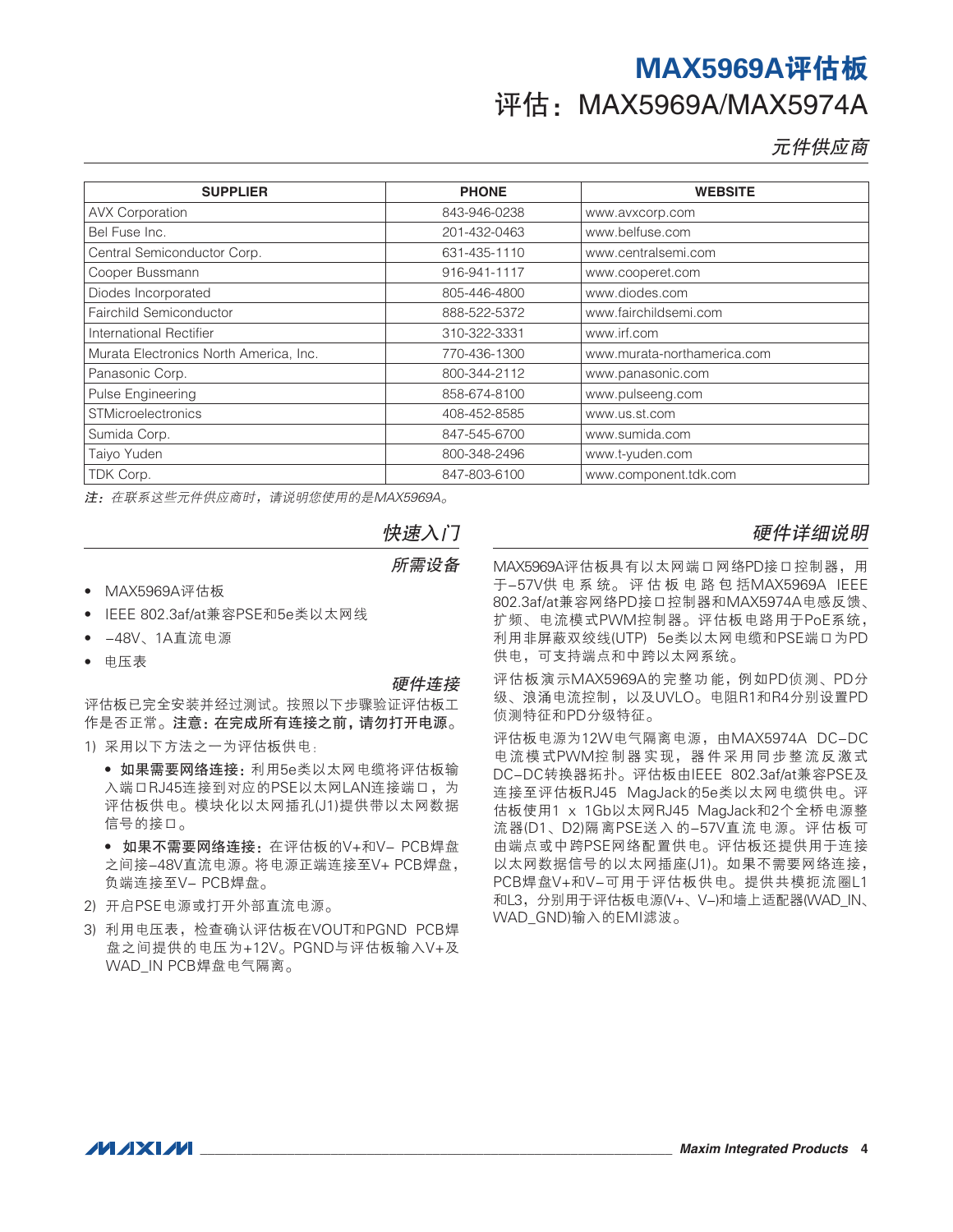评估板的12W、300kHz反激式DC-DC转换器由MAX5974A 电感反馈、电流模式、PWM控制器实现。MAX5969A的 VDD和RTN引脚为DC-DC转换器输入电路供电。DC-DC 转换器配置为+12V输出电压, 提供高达1A的输出负载电 流。利用副边MOSFET N2的同步整流,评估板电路效率 可达92%; 提供另一MOSFET N3 (SOT23)的PCB焊盘,工 作在400kHz开关频率时,输出负载电流可提高到2A。晶 体管Q2用于限制启动时的输出过冲。表贴变压器T1为隔离 输出提供高达1500V电气隔离。电流检测电阻R21和R25限 制通过晶体管N1和变压器T1原边的峰值电流。利用T1辅 助绕组和电压反馈电阻R3、R8和R12设置隔离输出电压, 实现原边反馈调节。二极管D6和D7用于限制变压器T1在 N1关断期间的电压尖峰。评估板还包括没有安装PCB焊盘 的附加电路,可利用光耦反馈重新配置评估板。更多信息 请参见重新配置评估板为光耦反馈部分。

#### PD分级

评估板由电阻R4配置为3类(6.49W至12.95W) PD分级。可 替换表贴(0805)电阻R4重新配置PD分级,表1列出了PD分 级选项。

> 墙上适配器电源 (WAD\_IN、WAD\_GND)

评估板也可由墙上适配器电源供电。使用WAD\_IN和WAD\_GND (+30V至+57V) PCB焊盘连接墙上适配器电源。墙上适配 器供电时,工作电压范围必须在+36V至+57V,以满足评 估板供电要求。

墙上适配器电源达到+36V以上时,将优先选择适配器(而 非PSE)给 评 估 板 供 电。 一 旦 检 测 到 墙 上 适 配 器 电 源, MAX5969A (U1)的内部隔离开关将断开VSS与RTN的连 接,由墙上适配器为VDD供电(通过二极管D4和RTN)。电 源切换后,PD内部开关关断。电阻R27和R28用于调节评 估板墙上适配器电压,以禁用PSE电源。

### MAX5969A评估板 评估: MAX5969A/MAX5974A

如果墙上适配器电源低于+27V,PSE在成功侦测和分级后 通过器件的RTN供电。二极管D4防止PSE倒灌至墙上适配 器电源。

#### 以太网数据信号接口

评估板具有用于连接以太网数据信号的以太网插座J1, J1 仅用于连接评估板的以太网数据信号。在将以太网数据 信号连接至评估板的J1插座之前,请参阅Bel Fuse网站的 RJ45 MagJack的数据资料。

#### 重新配置评估板 为光耦反馈

评估板也支持光耦反馈的隔离型DC-DC转换器设计。在变 压器副边,提供用于并联型稳压器U4以及附加电阻、电容 元件的PCB焊盘,通过光耦合器U3提供原边至副边的电压 反馈。MAX5974A从偏置电阻R51、R53和R54接收原边的 电压反馈信号。将评估板配置为光耦反馈时,必须进行如 下改动:

- • 拆除元件R3、R8和R12 (原边反馈调节元件)
- • 安装光耦U3 (4引脚DIP封装)
- • 安装并联型稳压器U4 (5引脚SOT23封装)
- 安装反馈调节所需的表贴(0402/0603)电阻和电容元件。

#### 表1. PD分级选择

| <b>CLASS</b> | <b>MAXIMUM POWER</b><br>USED BY PD (W) | <b>RESISTOR</b><br>R4 $(\Omega)$ |
|--------------|----------------------------------------|----------------------------------|
|              | 0.44 to 12.95                          | 619                              |
|              | 0.44 to 3.84                           | 118                              |
| 2            | 3.84 to 6.49                           | 66.5                             |
| З            | 6.49 to 12.95                          | 43.2                             |
|              | 12.95 to 25.5                          | 30.9                             |
|              | > 25.5                                 | 21.3                             |

**MAXM**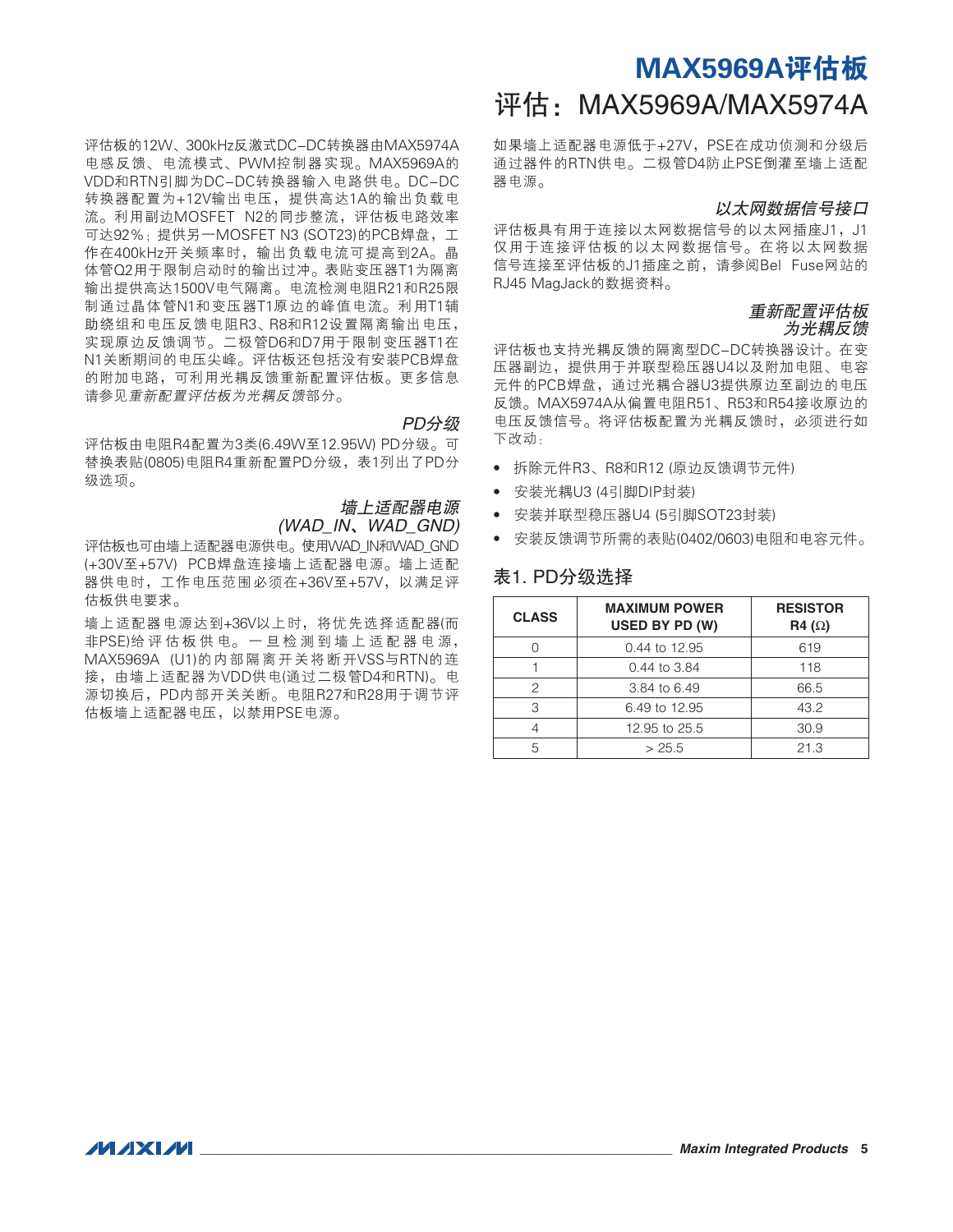

图1a. MAX5969A评估板原理图(1/2)

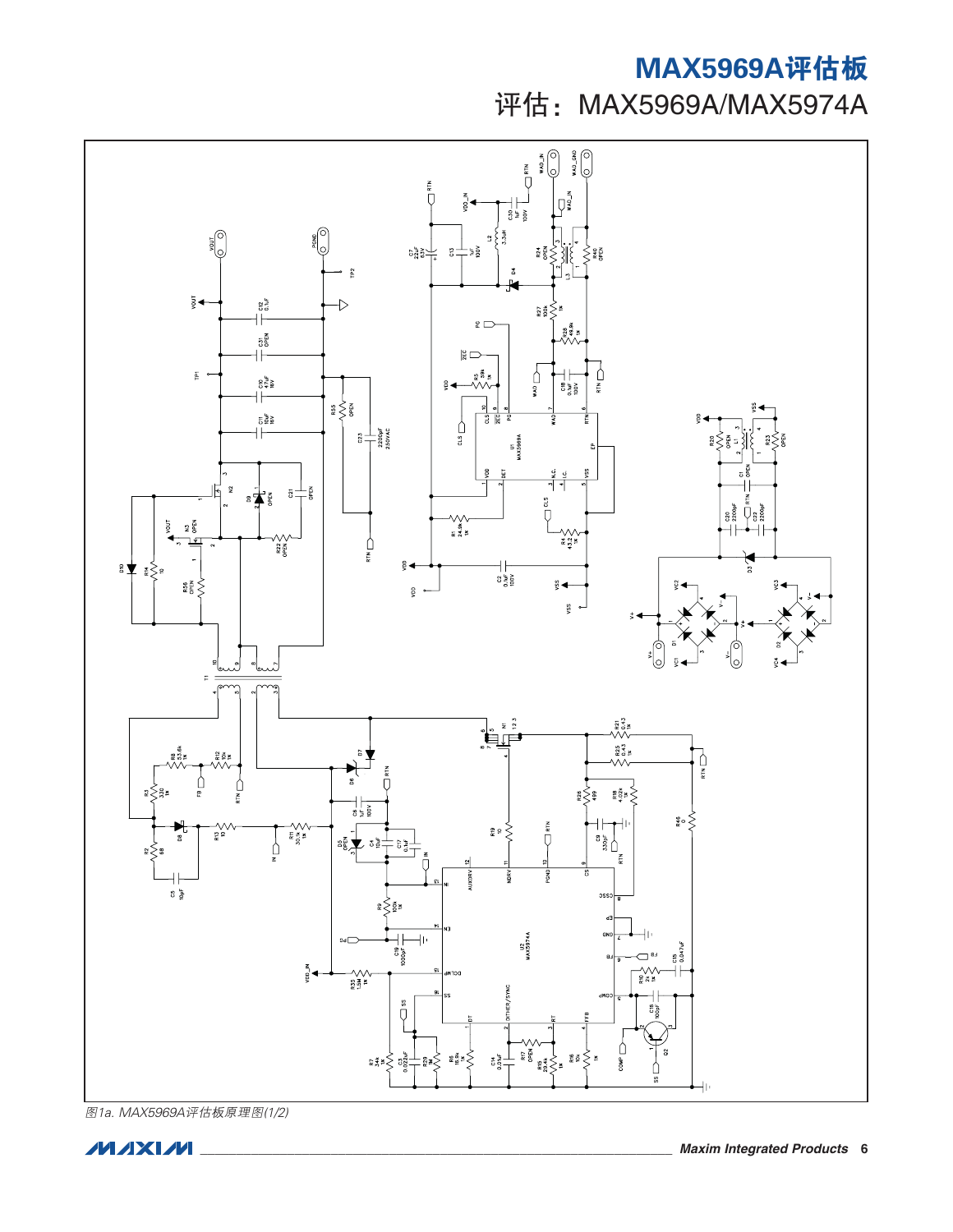

图1b. MAX5969A评估板原理图(2/2)

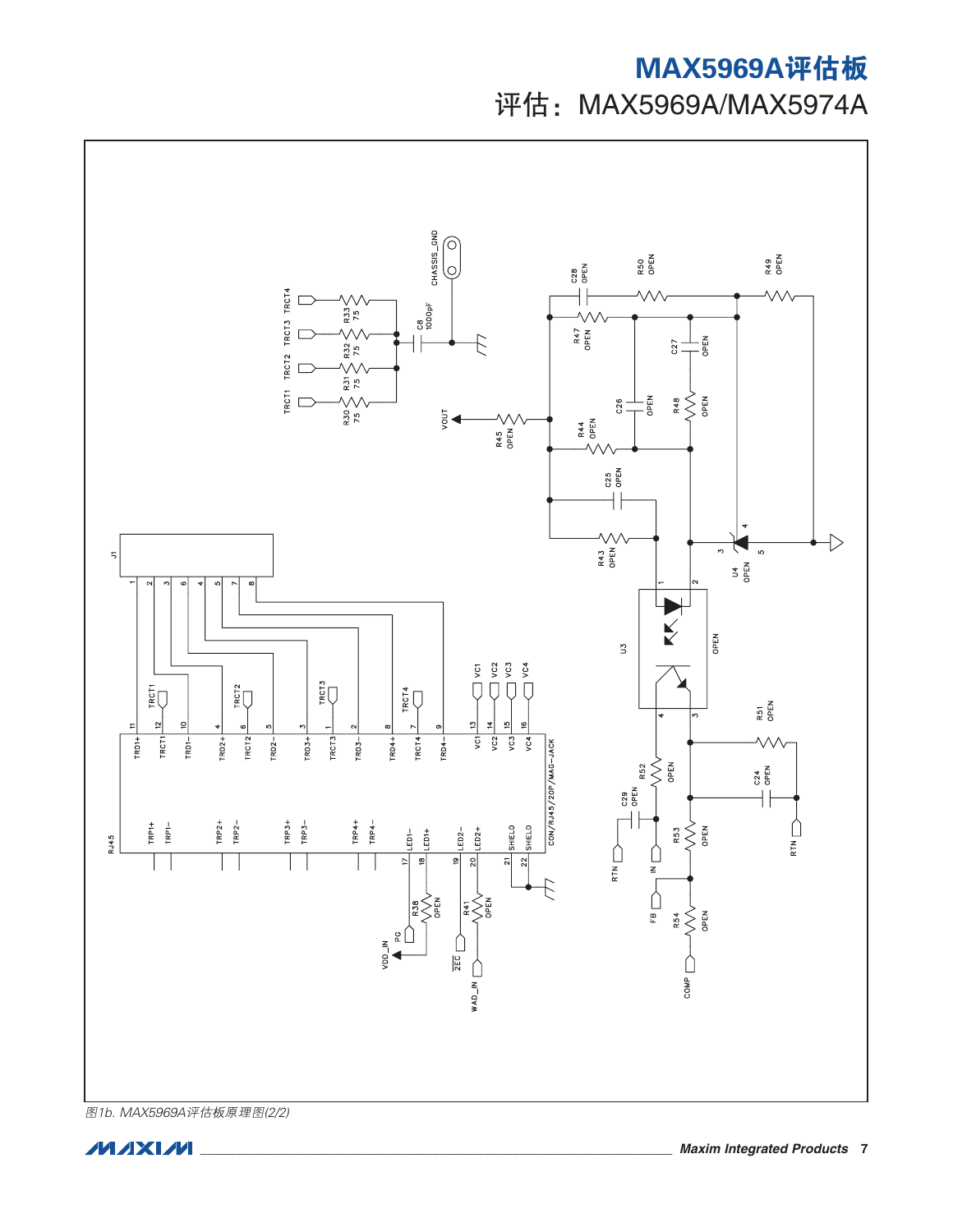

图2. MAX5969A评估板元件布局—元件层



图4. MAX5969A评估板PCB布局—第2层(地)



图3. MAX5969A评估板PCB布局—元件层



图5. MAX5969A评估板PCB布局—第3层(VCC)

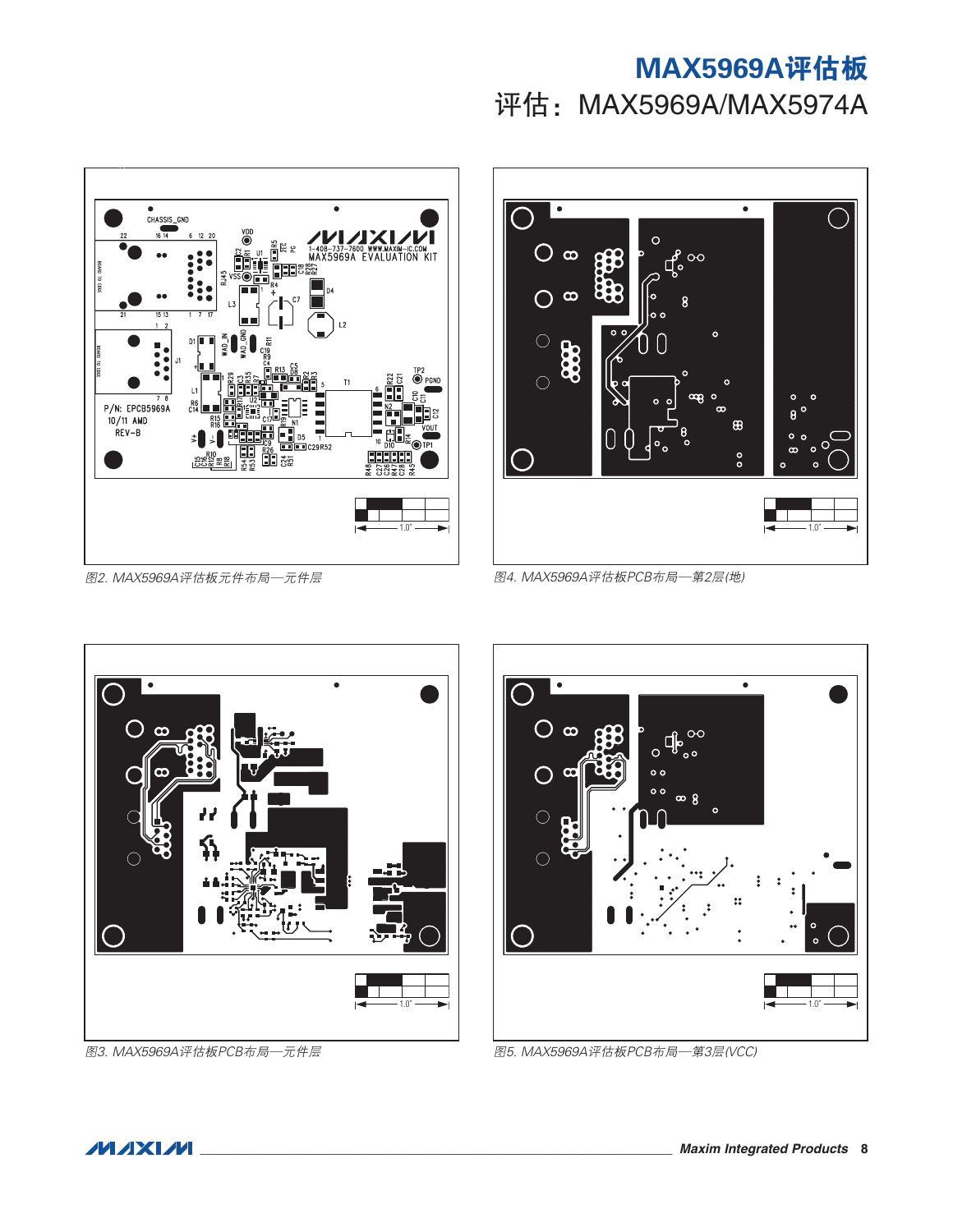



图6. MAX5969A评估板PCB布局—焊接层 图7. MAX5969A评估板元件布局—焊接层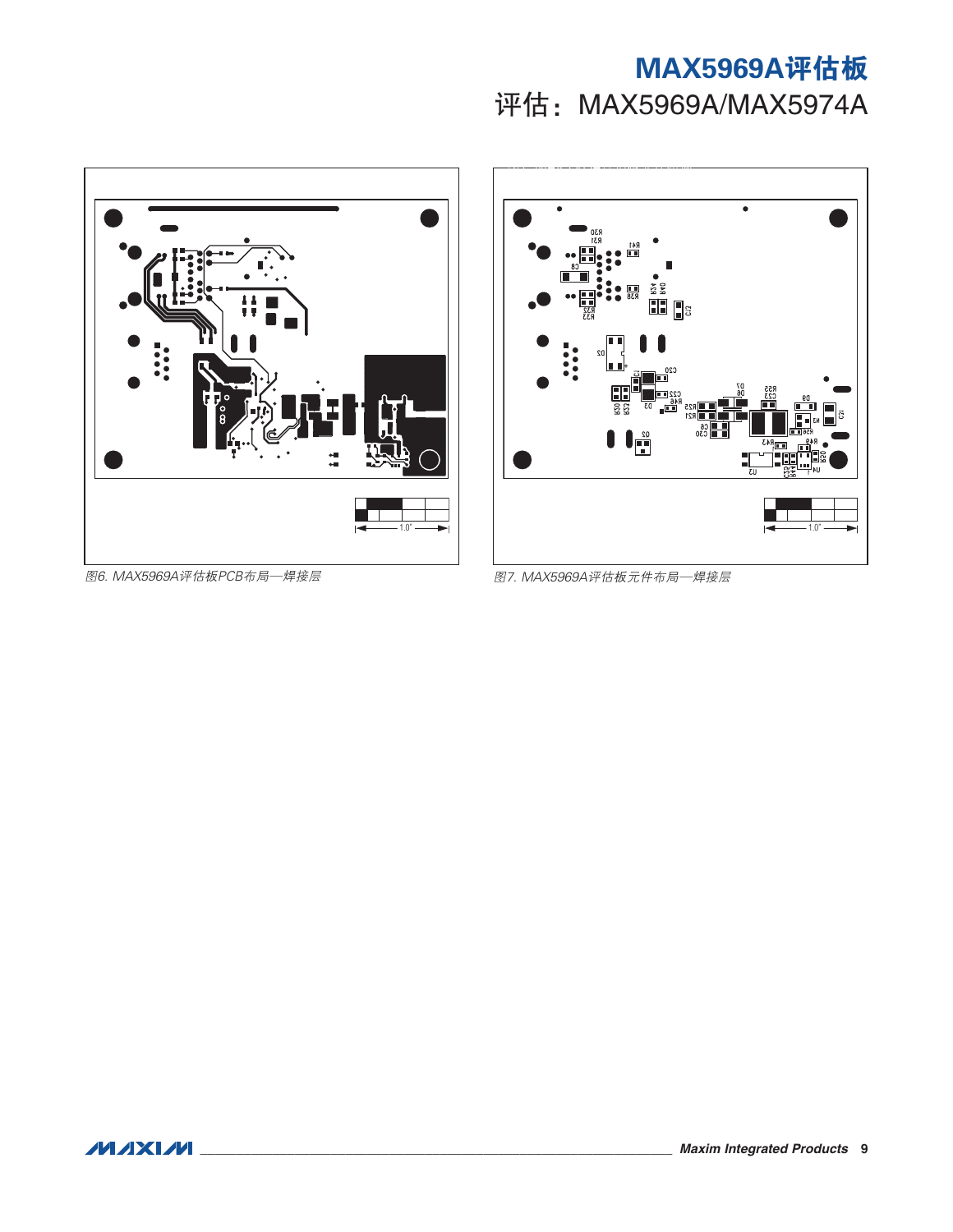### <span id="page-9-0"></span>定购信息

| PART              | TYPF |  |
|-------------------|------|--|
| MAX5969AEVK<br>T# | ′i+  |  |

#表示符合RoHS标准。